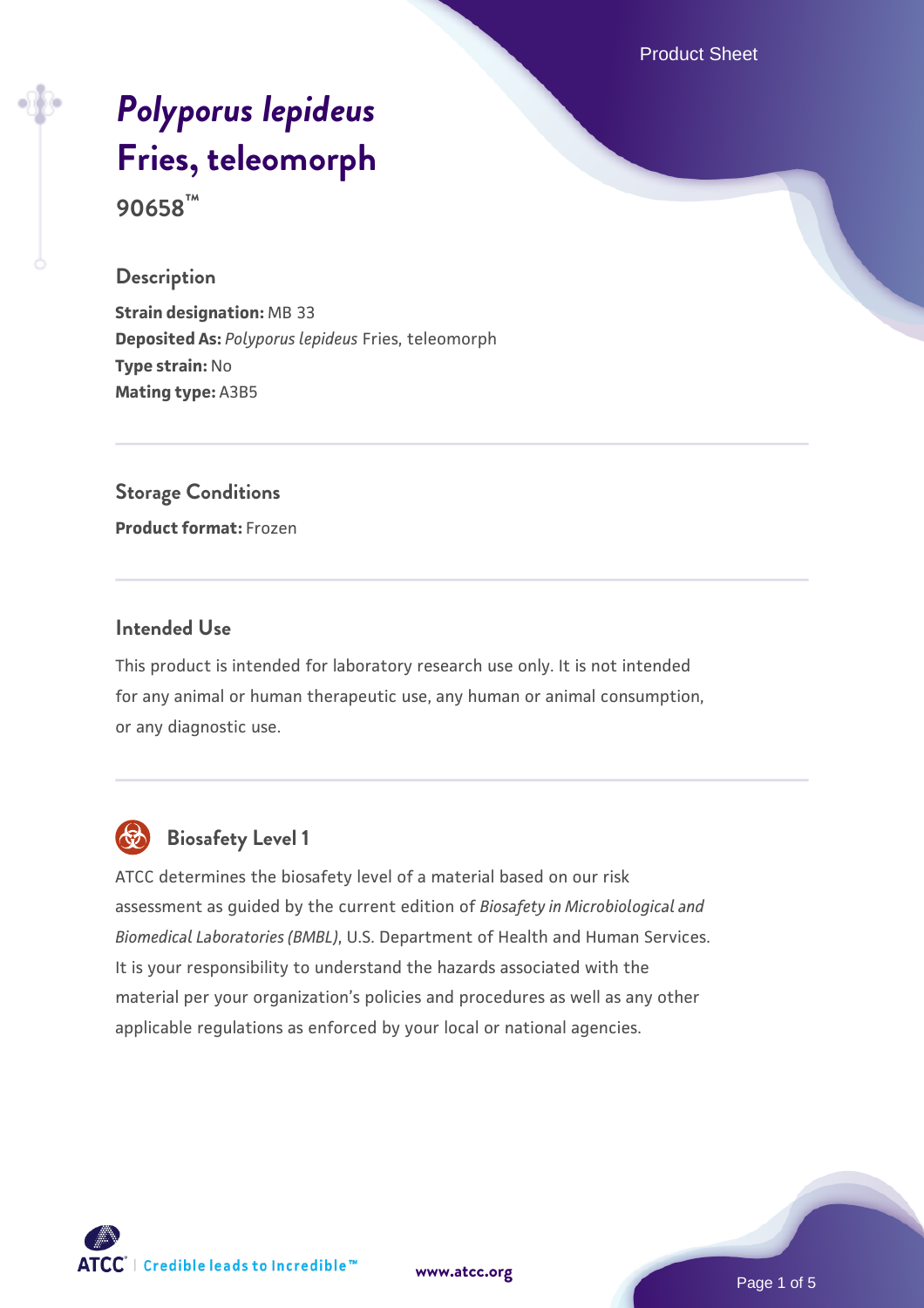#### **[Polyporus lepideus](https://www.atcc.org/products/90658) [Fries, teleomorph](https://www.atcc.org/products/90658)** Product Sheet **90658**

ATCC highly recommends that appropriate personal protective equipment is always used when handling vials. For cultures that require storage in liquid nitrogen, it is important to note that some vials may leak when submersed in liquid nitrogen and will slowly fill with liquid nitrogen. Upon thawing, the conversion of the liquid nitrogen back to its gas phase may result in the vial exploding or blowing off its cap with dangerous force creating flying debris. Unless necessary, ATCC recommends that these cultures be stored in the vapor phase of liquid nitrogen rather than submersed in liquid nitrogen.

## **Certificate of Analysis**

For batch-specific test results, refer to the applicable certificate of analysis that can be found at www.atcc.org.

### **Growth Conditions**

**Medium:**  [ATCC Medium 200: YM agar or YM broth](https://www.atcc.org/-/media/product-assets/documents/microbial-media-formulations/2/0/0/atcc-medium-200.pdf?rev=ac40fd74dc13433a809367b0b9da30fc) **Temperature:** 24°C

#### **Material Citation**

If use of this material results in a scientific publication, please cite the material in the following manner: *Polyporus lepideus* Fries, teleomorph (ATCC 90658)

#### **References**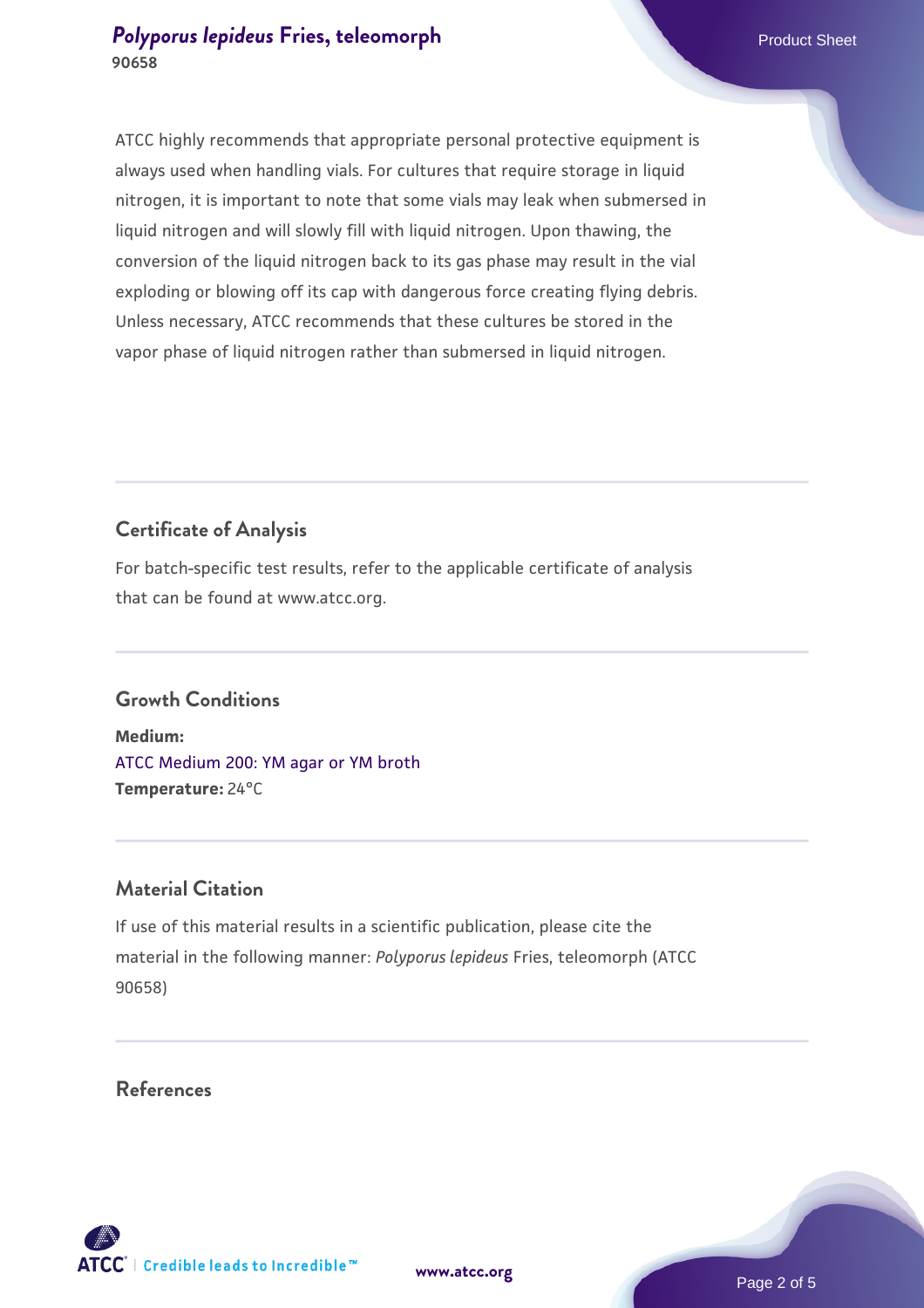#### **[Polyporus lepideus](https://www.atcc.org/products/90658) [Fries, teleomorph](https://www.atcc.org/products/90658)** Product Sheet **90658**

References and other information relating to this material are available at www.atcc.org.

#### **Warranty**

The product is provided 'AS IS' and the viability of ATCC® products is warranted for 30 days from the date of shipment, provided that the customer has stored and handled the product according to the information included on the product information sheet, website, and Certificate of Analysis. For living cultures, ATCC lists the media formulation and reagents that have been found to be effective for the product. While other unspecified media and reagents may also produce satisfactory results, a change in the ATCC and/or depositor-recommended protocols may affect the recovery, growth, and/or function of the product. If an alternative medium formulation or reagent is used, the ATCC warranty for viability is no longer valid. Except as expressly set forth herein, no other warranties of any kind are provided, express or implied, including, but not limited to, any implied warranties of merchantability, fitness for a particular purpose, manufacture according to cGMP standards, typicality, safety, accuracy, and/or noninfringement.

#### **Disclaimers**

This product is intended for laboratory research use only. It is not intended for any animal or human therapeutic use, any human or animal consumption, or any diagnostic use. Any proposed commercial use is prohibited without a license from ATCC.

While ATCC uses reasonable efforts to include accurate and up-to-date information on this product sheet, ATCC makes no warranties or representations as to its accuracy. Citations from scientific literature and patents are provided for informational purposes only. ATCC does not warrant



**[www.atcc.org](http://www.atcc.org)**

Page 3 of 5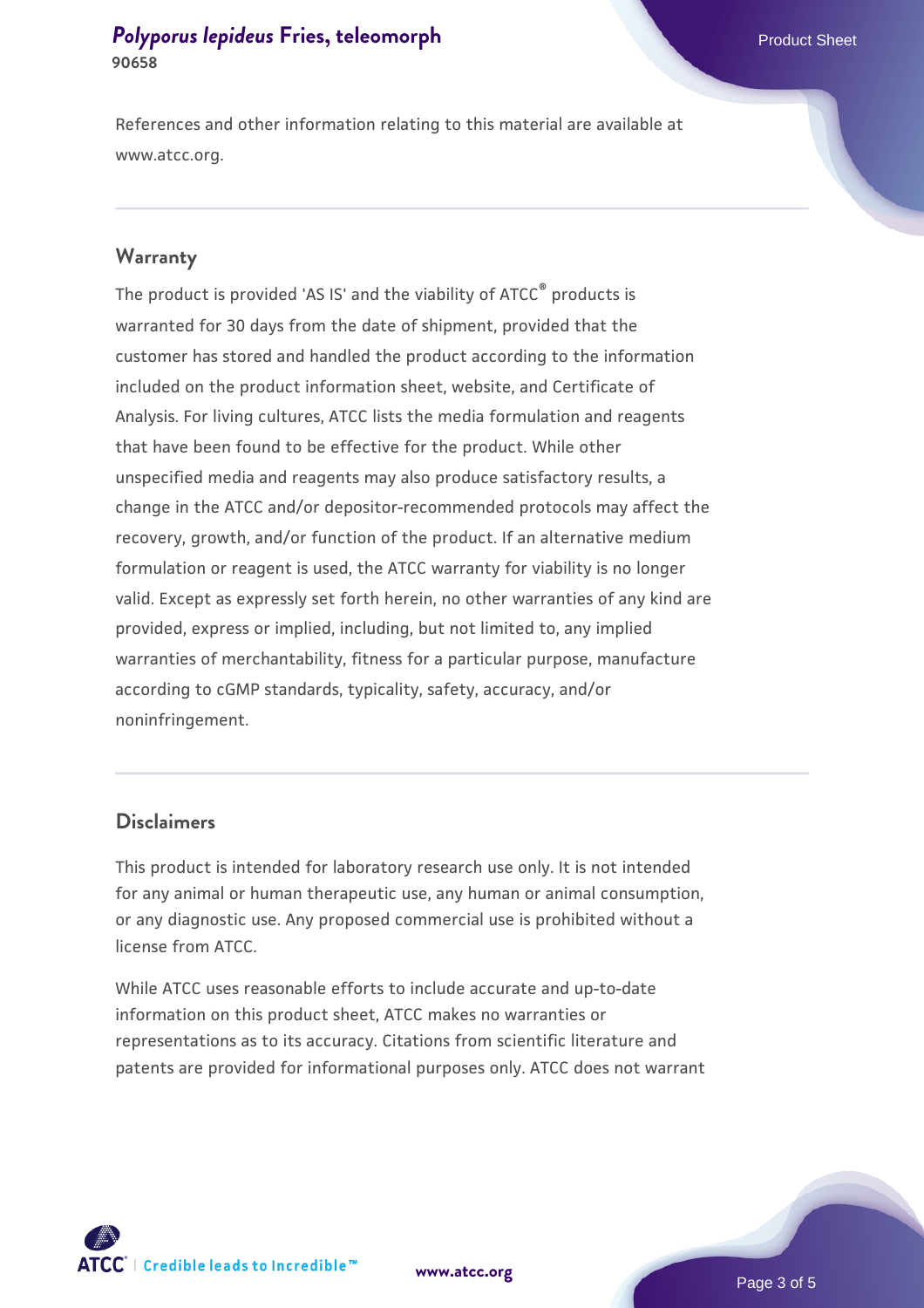that such information has been confirmed to be accurate or complete and the customer bears the sole responsibility of confirming the accuracy and completeness of any such information.

This product is sent on the condition that the customer is responsible for and assumes all risk and responsibility in connection with the receipt, handling, storage, disposal, and use of the ATCC product including without limitation taking all appropriate safety and handling precautions to minimize health or environmental risk. As a condition of receiving the material, the customer agrees that any activity undertaken with the ATCC product and any progeny or modifications will be conducted in compliance with all applicable laws, regulations, and guidelines. This product is provided 'AS IS' with no representations or warranties whatsoever except as expressly set forth herein and in no event shall ATCC, its parents, subsidiaries, directors, officers, agents, employees, assigns, successors, and affiliates be liable for indirect, special, incidental, or consequential damages of any kind in connection with or arising out of the customer's use of the product. While reasonable effort is made to ensure authenticity and reliability of materials on deposit, ATCC is not liable for damages arising from the misidentification or misrepresentation of such materials.

Please see the material transfer agreement (MTA) for further details regarding the use of this product. The MTA is available at www.atcc.org.

#### **Copyright and Trademark Information**

© ATCC 2021. All rights reserved. ATCC is a registered trademark of the American Type Culture Collection.

#### **Revision**

This information on this document was last updated on 2021-05-19

#### **Contact Information**